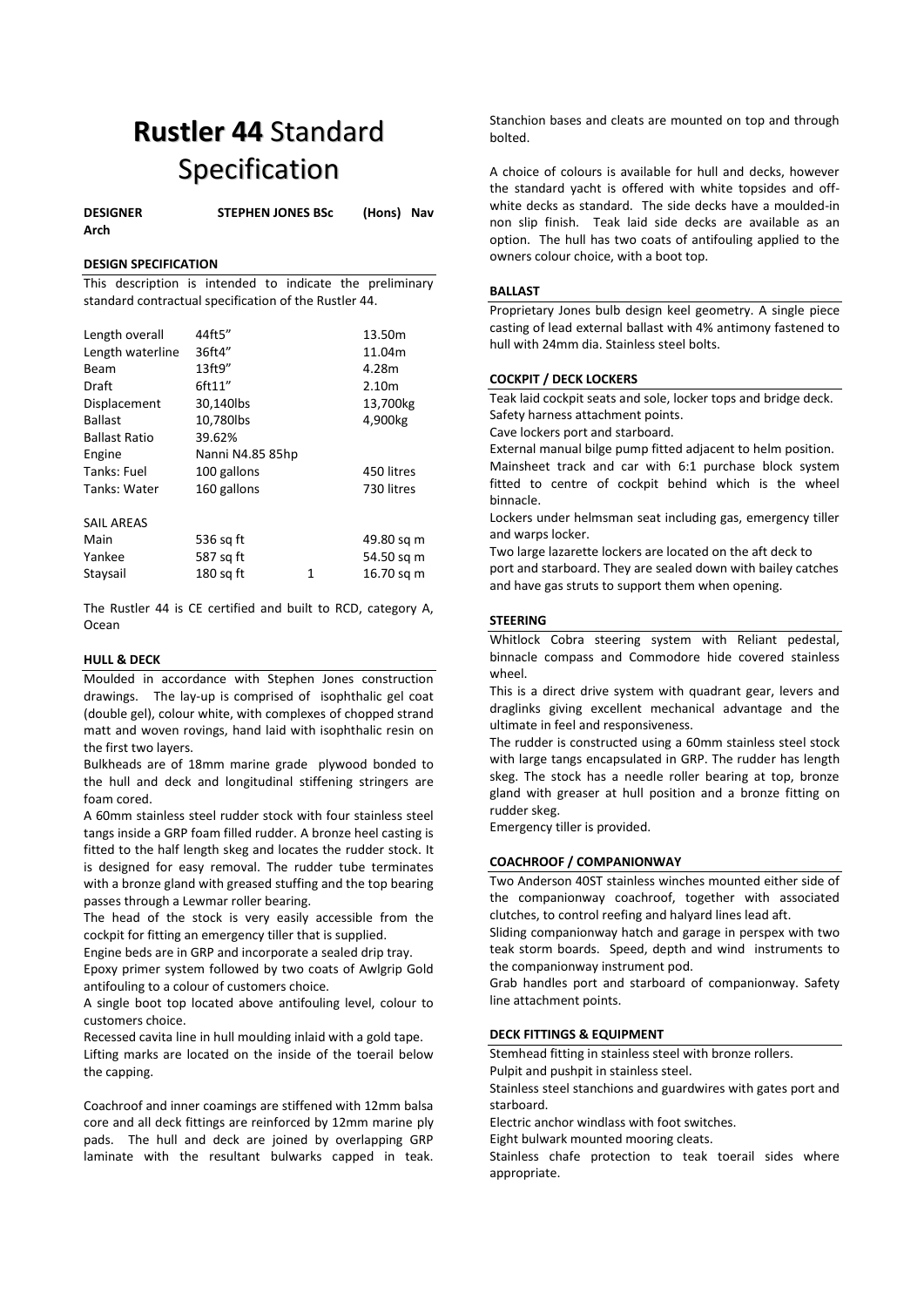Dorade vents to saloon, forward heads and forecabin with stainless steel guard rail over box. Handrails in teak to coachroof. Opening portlights to coachroof sides. Hatches to forecabin, forward heads, galley, lower saloon, upper saloon, chart table, aft heads and aft cabin. Chainplates to cap shrouds, aft and fwd lowers, backstay. Yankee and staysail tracks in aluminium with cars. Mainsheet track with adjustable traveller. 2 x Anderson 58ST sheet winches plus 2 x 46ST spin/main/running backstay winches. Sliding main hatch with lock to storm boards. Sprayhood with hide covered grabrail. 4 fixings in cockpit for life harnesses. Webbing jackstays Ensign staff

## **SPARS & RIGGING**

Selden deck stepped double spreader anodised mast and boom section. Anderson 28ST mast winch with clutch above. Track to front of mast for spinnaker pole option. Fixed cleats and stoppers as necessary. Turning blocks to mast base. Single line slab reefing lead aft as standard. Selden Gas Rod Kicker. STANDARD RIGGING All standing rigging stainless steel 1 x 19 10mm wire throughout and including forestay, cutter stay, forward and aft lowers, capshrouds and backstay. RUNNING RIGGING Main halyard, topping lift, vang led aft to cockpit. Yankee and staysail halyards cleated off at mast. Yankee and Staysail sheets. Spectra checkstays for heavy weather. Lazyjacks, burgee and signal halyards.

# **SAILS**

Fully battened mainsail with 3 reefs and Selden MDS car system.

Cutter rig standard.

UV protection to yankee and staysail.

Furlex 300S furling gear to yankee, hanked on staysail Mainsail cover.

# **GROUND & MOORING TACKLE**

25kg Delta anchor, 60 m 3/8" galvanised chain. 2 x 15m,16mm and 2 x 10m, 16mm Mooring warp. Six fenders.

## **ACCOMODATION**

The interior joinery is constructed from high quality materials and in accordance with the very best yacht building practice. Joinery is finished in solid European oak and marine faced quality plywood as standard. The interior hull is flocoated below the waterline and lined with a moisture resistant material above the waterline. All locker doors and drawers have secure push button catches. Skyscreens and curtains can be fitted as an option.

FORECABIN *–* V berth with infill to make large double. Stowage under. Draws and hanging locker to starboard.

Book shelf and lockers port and starboard. Door to saloon and toilet. Anchor locker access forward.

FORWARD HEADS – Moulded GRP unit with marine wc, washbasin, lockers outboard and under sink unit. Shower mixer tap. Seat over wc. Grating to shower tray. Opening hatch. Fixed portlight. Mirror.

GALLEY *–* Large galley with Corian worksurface. Twin stainless steel sinks. Fresh water mixer tap to sink and manual foot pump with faucet. Aquafilter to manual pump system. GKN Espace Levante cooker, 3 burner grill and oven, fiddled and gimballed. Stowage for cutlery, crockery etc. Bin under sink unit. Large moulded fridge compartment top loading with keel cooled compressor unit. Large storage cupboards below units and above.

LOWER SALOON – located opposite galley to starboard. Seating with small removable coffe table. Doubles up as starboard sea berth with lee cloth. Locker above and large book shelf for cruising guides etc…

UPPER SALOON – Raised dining area to port with clear view out through main deck saloon windows. Large storage lockers under and behind. Main longitudinal seat doubles up as port hand sea berth with lee cloth.

CHART AREA – Raised chart area to port opposite upper saloon. Ample space for electronics and navigation equipment. Storage under lid of chart table and draw units down side. Large chart draw under chart table. Large storage locker to port side of chart seat.

AFT HEADS - Moulded GRP unit with marine wc, washbasin, locker outboard and under sink unit. Mixer tap to sink. Seat over wc. Grating to shower tray. Opening hatch. Opening portlight. Mirror. Separate shower cubicle with additional door to chart area/companionway. Area doubles up as wet locker with rail for hanging oilys. Access to locker under chart seat.

AFT CABIN *–* Spacious double berth, standing head room to dressing area with upholstered seat. Hanging locker. Lockers to port and starboard sides.

HEATING – Webasto airtop 5000 fitted with outlets to aft cabin, wet locker/shower, upper saloon, lower saloon and forward cabin.

# **PLUMBING**

PIPING - All wastes and seawater pipes are reinforced PVC. Freshwater pipes are non-toxic polybutylene. All flexible pipe connections are made with stainless steel hose clips. Hull exits through bronze Blakes seacocks and skin fittings.

FRESH WATER - Six High Density Polyethylene moulded tanks with a total capacity of approximately 145 gallons A hot and cold water pressure system using an electric pump supplies both toilets, showers and galley. Hot water is heated by the main engine through a calorifier tank. The hot water tank has a capacity of 8 gallons and is fully insulated. A fresh water foot pump is fitted in the galley.

BILGE PUMPS - Two Henderson MKV pumps, one located in cockpit, the other sited internally, both discharge overboard.